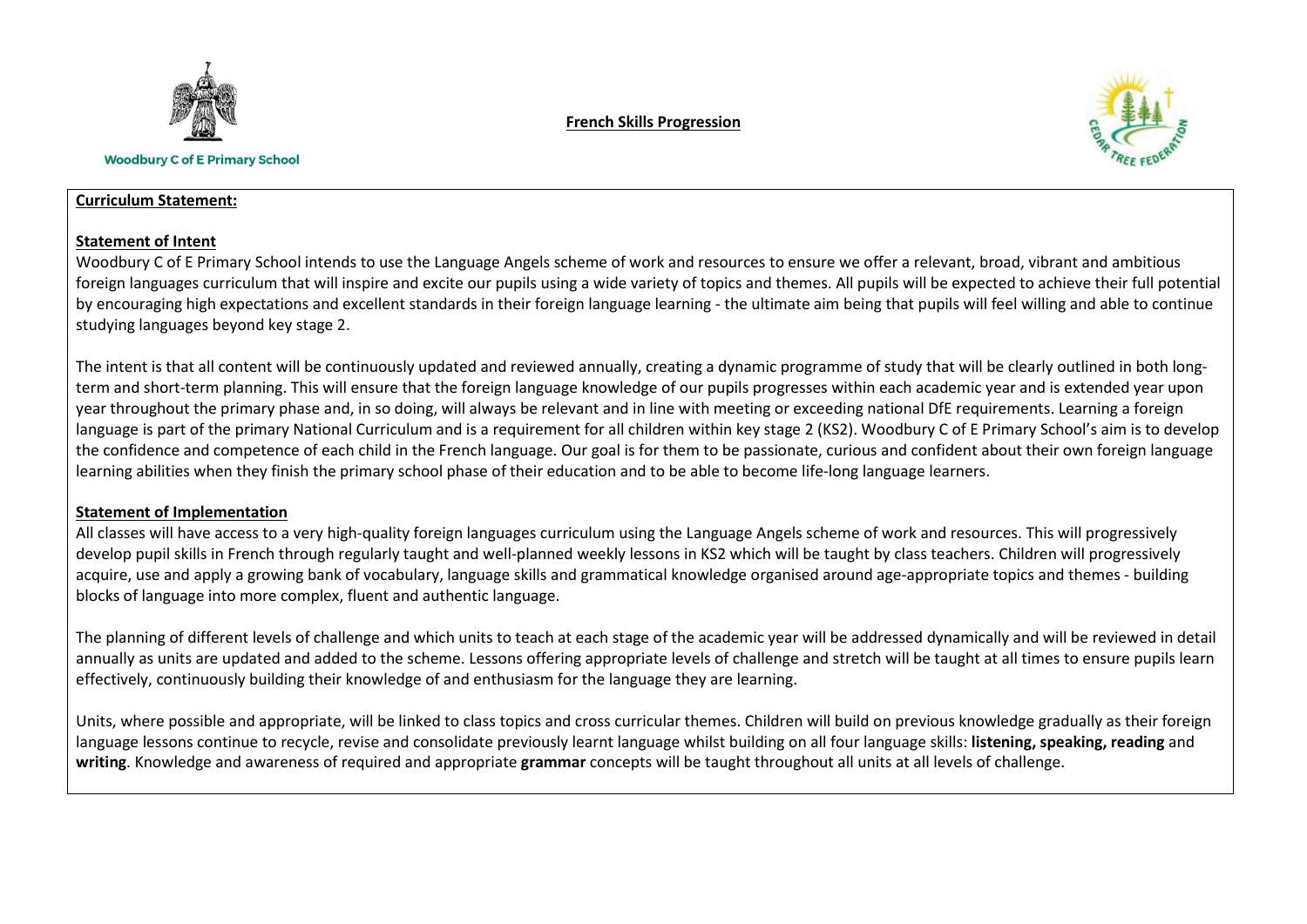The school has a unit planner in place which will serve as an overall 'teaching map' outlining for all teachers within the school what each class in each year group will be taught and when it will be taught. Each class in each year group will have an overview of units to be taught during the academic year to ensure substantial progress and learning is achieved.

- Each unit and lesson will have clearly defined objectives and aims.
- Each lesson will incorporate interactive whiteboard materials to include ample speaking and listening tasks within a lesson.
- Lessons will incorporate challenge sections and desk-based activities that will be offered will three levels of stretch and differentiation. These may be sent home as homework if not completed in class.
- Reading and writing activities will be offered in all units. Some extended reading and writing activities are provided so that native speakers can also be catered for.
- Extending writing activities are provided to ensure that pupils are recalling previously learnt language and, by reusing it, will be able to recall it and use it with greater ease and accuracy. These tasks will help to link units together and show that pupils are retaining and recalling the language taught with increased fluency and ease.

Pupil learning and progression will be assessed at regular intervals in line with school policy. Teachers will aim to assess each language skill (speaking, listening, reading and writing) twice throughout each scholastic year to be able to provide reference points against which learning and progression in each skill can be demonstrated.

# Statement of Impact

Early Learning units will start at basic noun and article level and will teach pupils how to formulate short phrases. By the time pupils reach Progressive units they will be exposed to much longer text and will be encouraged to formulate their own, more personalised responses based on a much wider bank of vocabulary, linguistic structures and grammatical knowledge. They will be able to create longer pieces of spoken and written language and are encouraged to use a variety of conjunctions, adverbs, adjectives, opinions and justifications.

Pupils will continuously build on their previous knowledge as they progress in their foreign language learning journey through the primary phase. Previous language will be recycled, revised, recalled and consolidated whenever possible and appropriate. Pupils will be aware of their own learning goals and progression as each unit offers a pupil friendly overview so that all pupils can review their own learning at the start and at the end of each unit. They will know and will be able to articulate if they have or have not met their learning objectives and can keep their unit learning intention sheets and unit core vocabulary sheets as a record of what they have learnt from unit to unit and from year to year.

If pupils are not progressing in line with expectations, this will be identified in the End of Unit Skills Assessments provided in the Language Angels Tracking & Progression Tool.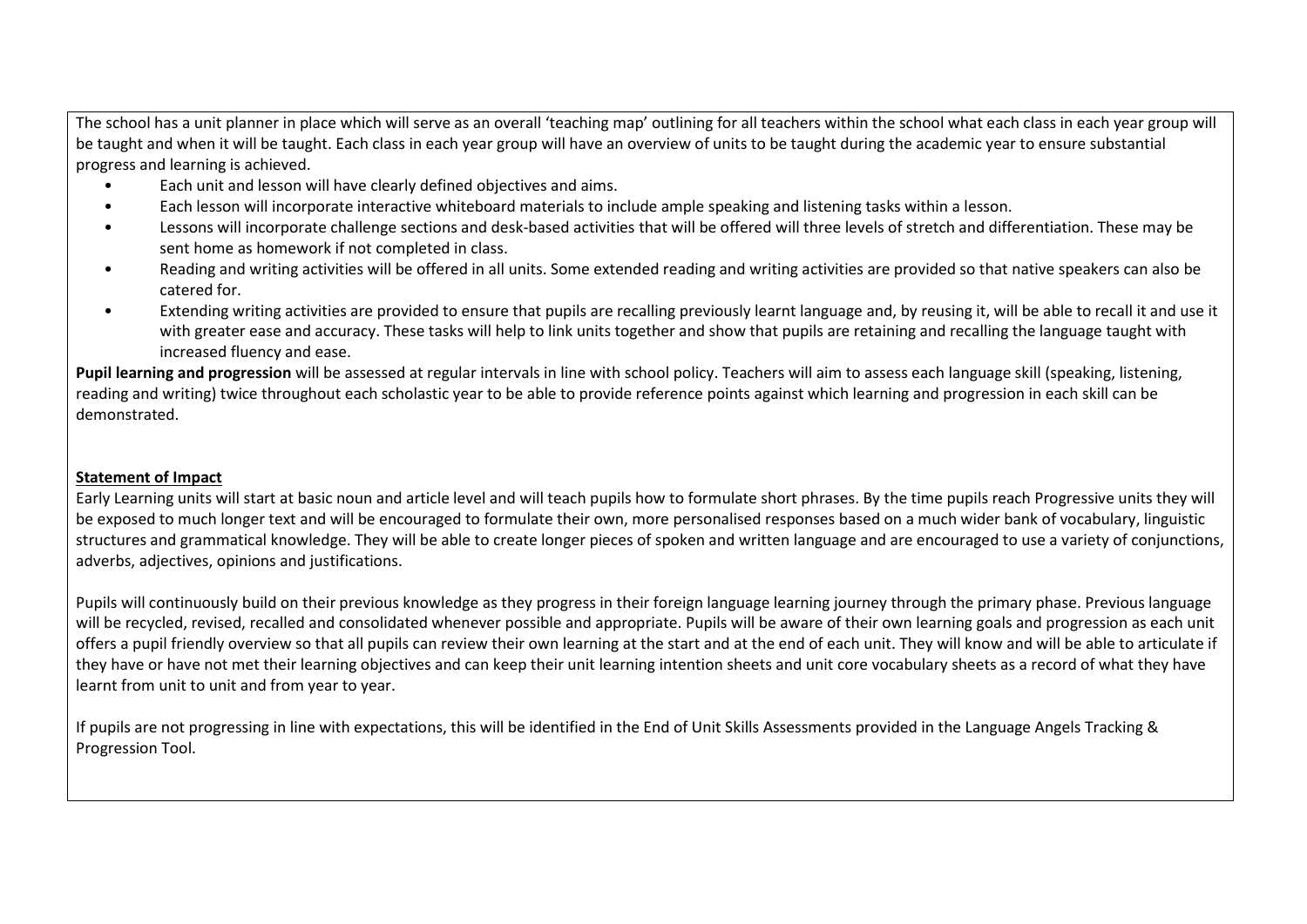|                |                                                                                                                                                         |                  | Language Angels Units            |                                                                  |                                                         |                                                       |
|----------------|---------------------------------------------------------------------------------------------------------------------------------------------------------|------------------|----------------------------------|------------------------------------------------------------------|---------------------------------------------------------|-------------------------------------------------------|
|                | <b>NC Strand</b>                                                                                                                                        | Main Skill Focus | Year 3                           | Year 4                                                           | Year 5                                                  | Year 6                                                |
| $\mathbf{1}$   | "Listen attentively to<br>spoken language and<br>show understanding<br>by joining in and<br>responding."                                                | <b>LISTENING</b> | <b>Little Red Riding</b><br>Hood | Habitats, Goldilocks,<br>Tudors, Romans                          | World War II,<br>Habitats, Planets                      | Tudors, World War II,<br>Romans, Planets              |
| $\overline{2}$ | "Explore the patterns<br>and sounds of<br>language through<br>songs and rhymes<br>and link the spelling,<br>sound and meaning<br>of words."             | <b>LISTENING</b> | Little Red Riding<br>Hood        | Habitats, Goldilocks,<br>Tudors, Romans,<br>Olympics             | World War II,<br>Habitats, Planets,<br>Olympics         | Tudors, World War II,<br>Romans, Planets,<br>Olympics |
| 3              | "Engage in<br>conversations; ask<br>and answer<br>questions; express<br>opinions and respond<br>to those of others;<br>seek clarification and<br>help." | SPEAKING         | Instruments, I Can               | Presenting Myself,<br>Family, Do You Have<br>A Pet?, At The Café | At School, Weekend<br>Activities, Healthy<br>Lifestyles | <b>Healthy Lifestyles</b>                             |
| 4              | "Speak in sentences,<br>using familiar<br>vocabulary, phrases<br>and basic language<br>structures."                                                     | SPEAKING         | All units                        | All units                                                        | All units                                               | All units                                             |
| 5              | "Develop accurate<br>pronunciation and<br>intonation so that<br>others understand<br>when they are                                                      | SPEAKING         | All units                        | All units                                                        | All units                                               | All units                                             |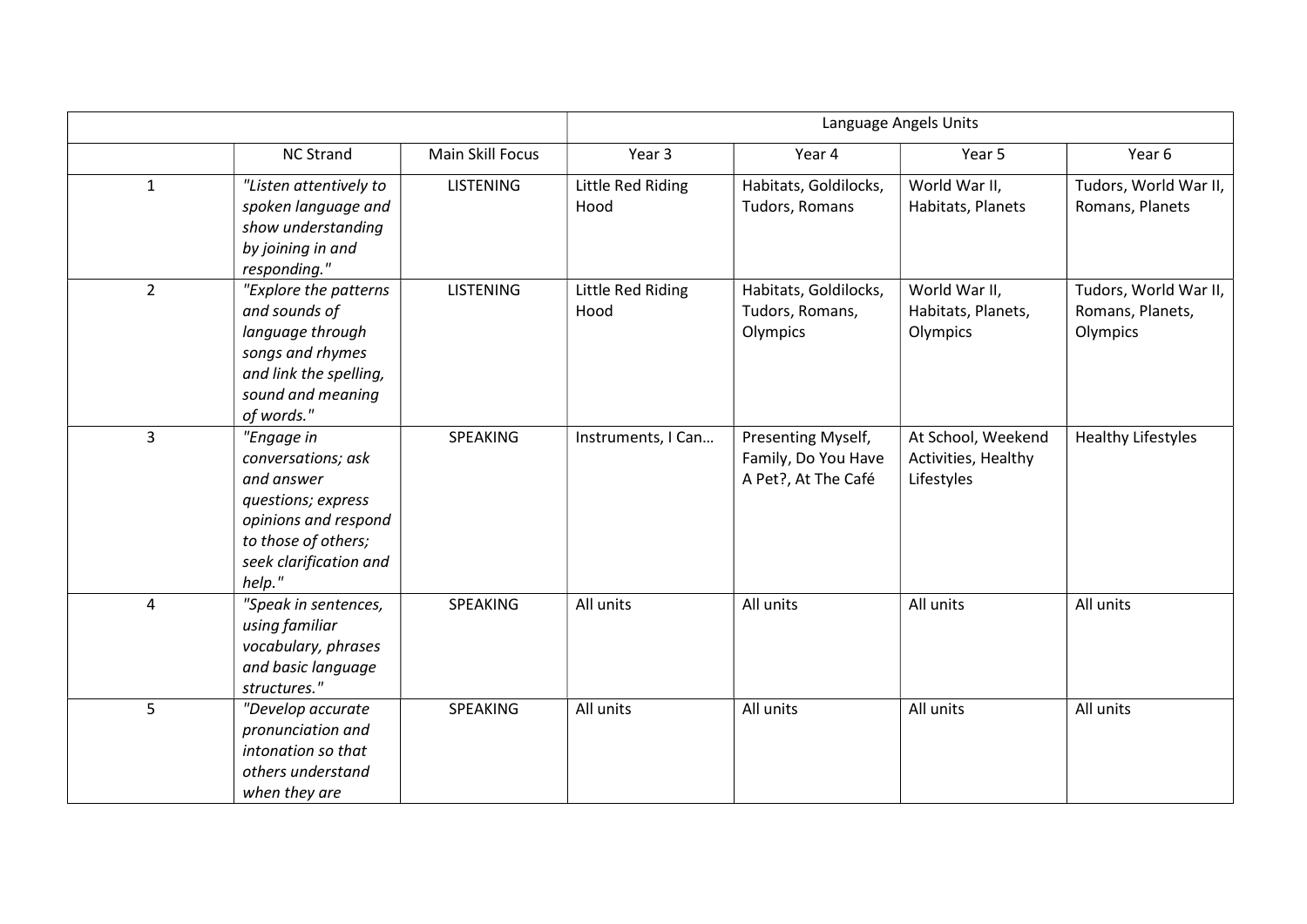|                | reading aloud or<br>using familiar words |                |                   |                       |                           |                           |
|----------------|------------------------------------------|----------------|-------------------|-----------------------|---------------------------|---------------------------|
|                | and phrases."                            |                |                   |                       |                           |                           |
| 6              | "Present ideas and                       | SPEAKING       | All units         | All units             | All units                 | All units                 |
|                | information orally to                    |                |                   |                       |                           |                           |
|                | a range of                               |                |                   |                       |                           |                           |
|                | audiences."                              |                |                   |                       |                           |                           |
| $\overline{7}$ | Read carefully and                       | <b>READING</b> | Little Red Riding | Habitats, Goldilocks, | World War II,             | Tudors, World War II,     |
|                | show understanding                       |                | Hood              | Tudors, Romans,       | Habitats, Planets,        | Romans, Planets,          |
|                | of words, phrases                        |                |                   | Olympics              | Olympics                  | Olympics                  |
|                | and simple writing."                     |                |                   |                       |                           |                           |
| 8              | "Appreciate stories,                     | <b>READING</b> | Little Red Riding | Habitats, Goldilocks, | World War II,             | Tudors, World War II,     |
|                | songs, poems and                         |                | Hood              | Tudors, Romans,       | Habitats, Planets,        | Romans, Planets,          |
|                | rhymes in the                            |                |                   | Olympics              | Olympics                  | Olympics                  |
|                | language."                               |                |                   |                       |                           |                           |
| 9              | "Broaden their                           | READING        | All units         | All units             | All units                 | All units                 |
|                | vocabulary and                           |                |                   |                       |                           |                           |
|                | develop their ability                    |                |                   |                       |                           |                           |
|                | to understand new                        |                |                   |                       |                           |                           |
|                | words that are                           |                |                   |                       |                           |                           |
|                | introduced into                          |                |                   |                       |                           |                           |
|                | familiar written                         |                |                   |                       |                           |                           |
|                | material, including                      |                |                   |                       |                           |                           |
|                | through using a                          |                |                   |                       |                           |                           |
|                | dictionary."                             |                |                   |                       |                           |                           |
| 10             | "Write phrases from                      | <b>WRITING</b> | I can             | Family, At The Café,  | At School, Weekend        | World War II,             |
|                | memory, and adapt                        |                |                   | The Weather, What     | Activities, World War     | Healthy Lifestyles,       |
|                | these to create new                      |                |                   | Is The Date?,         | II, Healthy Lifestyles,   | Planets, Romans,          |
|                | sentences, to express                    |                |                   | Habitats, Romans,     | Planets, Habitats,        | Olympics                  |
|                | ideas clearly."                          |                |                   | Olympics              | Olympics                  |                           |
| 11             | "Describe people,                        | WRITING        | I can (Actions)   | Family (PEOPLE), At   | At School (THINGS),       | World War II              |
|                | places, things and                       |                |                   | The Café (THINGS),    | <b>Weekend Activities</b> | (THINGS & PLACES),        |
|                |                                          |                |                   | The Weather           | (THINGS & ACTIONS),       | <b>Healthy Lifestyles</b> |